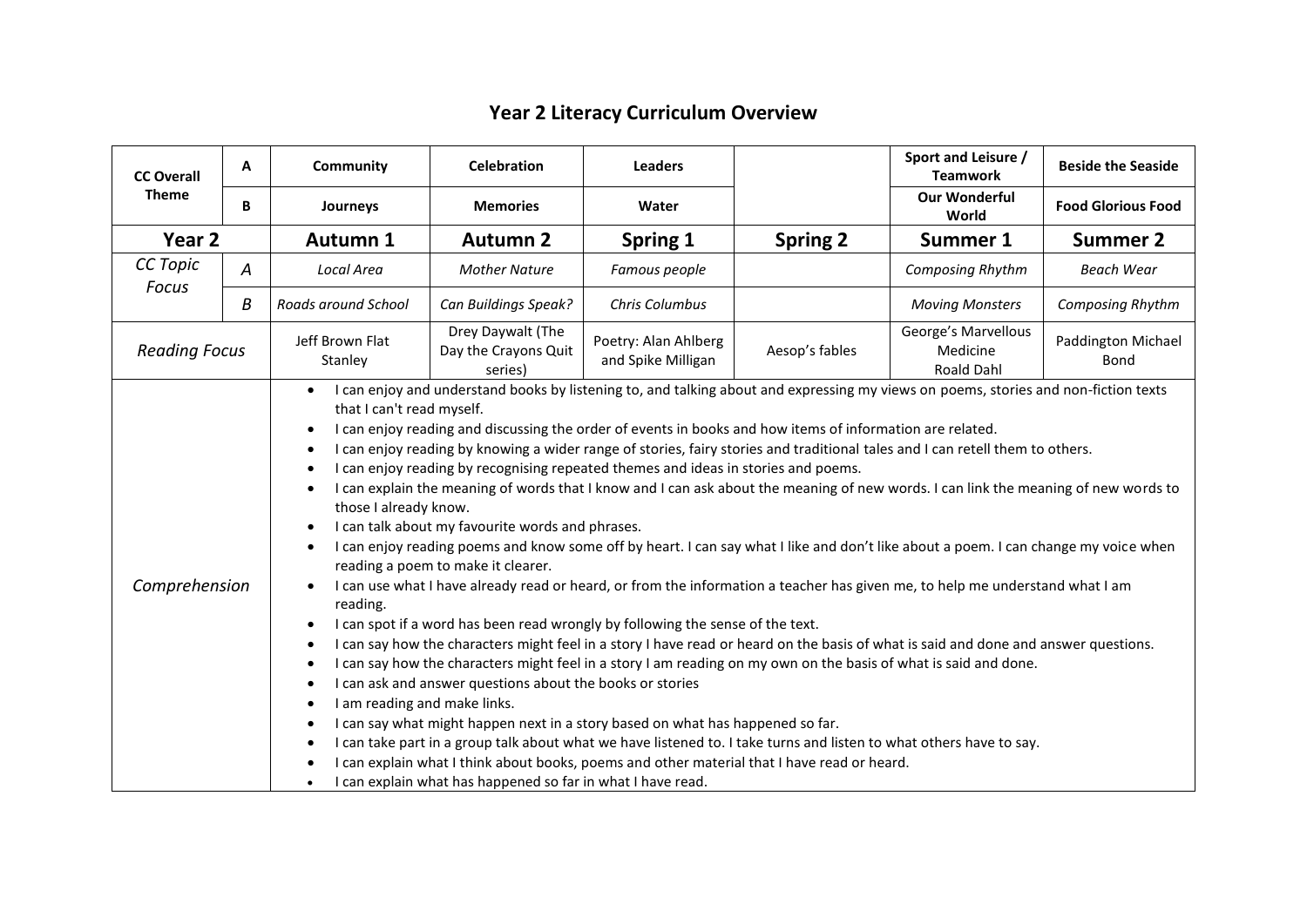|                               | Fiction: Myths and                                                                                        | Non-Fiction: Report                                                                                                                                                                                                                                                                                                                                                                                                                                                                                                                                                                                                                                                                                                                                                                     |                       | Non-Fiction:                                          | Fiction: Fantasy /                                                                                                                                                                                                                                                                                                                                                                                                                                                                                                                                                                                                                                                                                                                                                                                                                | <b>Fiction: Traditional</b>                                                                                                                                    | Non-Fiction:                                                                                          |
|-------------------------------|-----------------------------------------------------------------------------------------------------------|-----------------------------------------------------------------------------------------------------------------------------------------------------------------------------------------------------------------------------------------------------------------------------------------------------------------------------------------------------------------------------------------------------------------------------------------------------------------------------------------------------------------------------------------------------------------------------------------------------------------------------------------------------------------------------------------------------------------------------------------------------------------------------------------|-----------------------|-------------------------------------------------------|-----------------------------------------------------------------------------------------------------------------------------------------------------------------------------------------------------------------------------------------------------------------------------------------------------------------------------------------------------------------------------------------------------------------------------------------------------------------------------------------------------------------------------------------------------------------------------------------------------------------------------------------------------------------------------------------------------------------------------------------------------------------------------------------------------------------------------------|----------------------------------------------------------------------------------------------------------------------------------------------------------------|-------------------------------------------------------------------------------------------------------|
|                               | Legends                                                                                                   |                                                                                                                                                                                                                                                                                                                                                                                                                                                                                                                                                                                                                                                                                                                                                                                         |                       | <b>Recounts</b>                                       | <b>Fairy tales</b>                                                                                                                                                                                                                                                                                                                                                                                                                                                                                                                                                                                                                                                                                                                                                                                                                | <b>Tales</b>                                                                                                                                                   | <b>Instructions</b>                                                                                   |
| <b>Writing Focus</b>          |                                                                                                           | Poetry: Songs and<br>repetitive poems                                                                                                                                                                                                                                                                                                                                                                                                                                                                                                                                                                                                                                                                                                                                                   |                       | Poetry: Humorous<br>poems                             | Non-Fiction:<br><b>Persuasion Adverts</b>                                                                                                                                                                                                                                                                                                                                                                                                                                                                                                                                                                                                                                                                                                                                                                                         | Non-Fiction:<br><b>Newspaper Report</b>                                                                                                                        | Poetry: Favourite<br>poems                                                                            |
|                               | Non-Fiction: Diary                                                                                        | <b>Invention Week</b>                                                                                                                                                                                                                                                                                                                                                                                                                                                                                                                                                                                                                                                                                                                                                                   | <b>Invention Week</b> |                                                       | <b>Invention Week</b>                                                                                                                                                                                                                                                                                                                                                                                                                                                                                                                                                                                                                                                                                                                                                                                                             | <b>Invention Week</b>                                                                                                                                          | <b>Invention Week</b>                                                                                 |
| Alan Peat<br><b>Sentences</b> | <b>Invention Week</b><br><b>Myths and Legends:</b><br>Refer to AP Guide<br>Diary:<br>Emotion Word,        | Report:<br>Noun, who / which /<br>were,;<br>BOYS;<br>The Question is: ?.                                                                                                                                                                                                                                                                                                                                                                                                                                                                                                                                                                                                                                                                                                                |                       | <b>Recounts:</b><br>Time Starters;<br>List Sentences. | <b>Fairy Tales:</b><br>Refer to AP Guide<br><b>Persuasion:</b><br>'ly' words<br>Same word end of<br>two sentences                                                                                                                                                                                                                                                                                                                                                                                                                                                                                                                                                                                                                                                                                                                 | <b>Traditional Tales:</b><br>Refer to AP Guide<br><b>Newspaper Report:</b><br>Main Point<br>Summary;<br>Alliteration;<br>Question?;<br>Emotive<br>Exclamation! | Instructions:<br>Verbing an object;<br>Guide to ;<br>2A Opener;<br>Time Opener;<br>Congratulation on! |
| Spoken Language               | $\bullet$<br>$\bullet$<br>$\bullet$<br>clear.<br>$\bullet$<br>$\bullet$<br>say.<br>$\bullet$<br>$\bullet$ | I can listen to, talk about and have an opinion on<br>a wide range of poetry, stories and non-fiction.<br>I can discuss the order of events in books and<br>how items of information are related.<br>I can continue to build up a repertoire of poems<br>learnt by heart, appreciating these and reciting<br>some, with a voice that makes the meaning<br>I can discuss my favourite words and phrases.<br>I can answer and ask questions.<br>I can join in a talk about books, poems and other<br>works that are read to me and those that I can<br>read, taking turns and listening to what others<br>I can explain and discuss my understanding of<br>books, poems and other material.<br>I can improve my writing by planning or saying<br>out loud what I am going to write about. |                       | <b>Word Reading</b>                                   | I can use the sounds I know to decode words<br>$\bullet$<br>automatically and my reading is fluent.<br>I can read and blend all sounds I have been<br>taught.<br>I can recognise alternative sounds for letters or<br>groups of letters.<br>I can read words of two or more syllables that<br>$\bullet$<br>contain sounds I have been taught.<br>I can read words containing common suffixes.<br>$\bullet$<br>I can read further common exception words and<br>$\bullet$<br>see where the sounds do not match.<br>I can read most words quickly and accurately<br>$\bullet$<br>without needing to sound and blend words I have<br>seen before.<br>I can read aloud books within my reading level,<br>without making many errors and sounding out<br>new words without long pauses.<br>I can re-read books, sounding out new words |                                                                                                                                                                |                                                                                                       |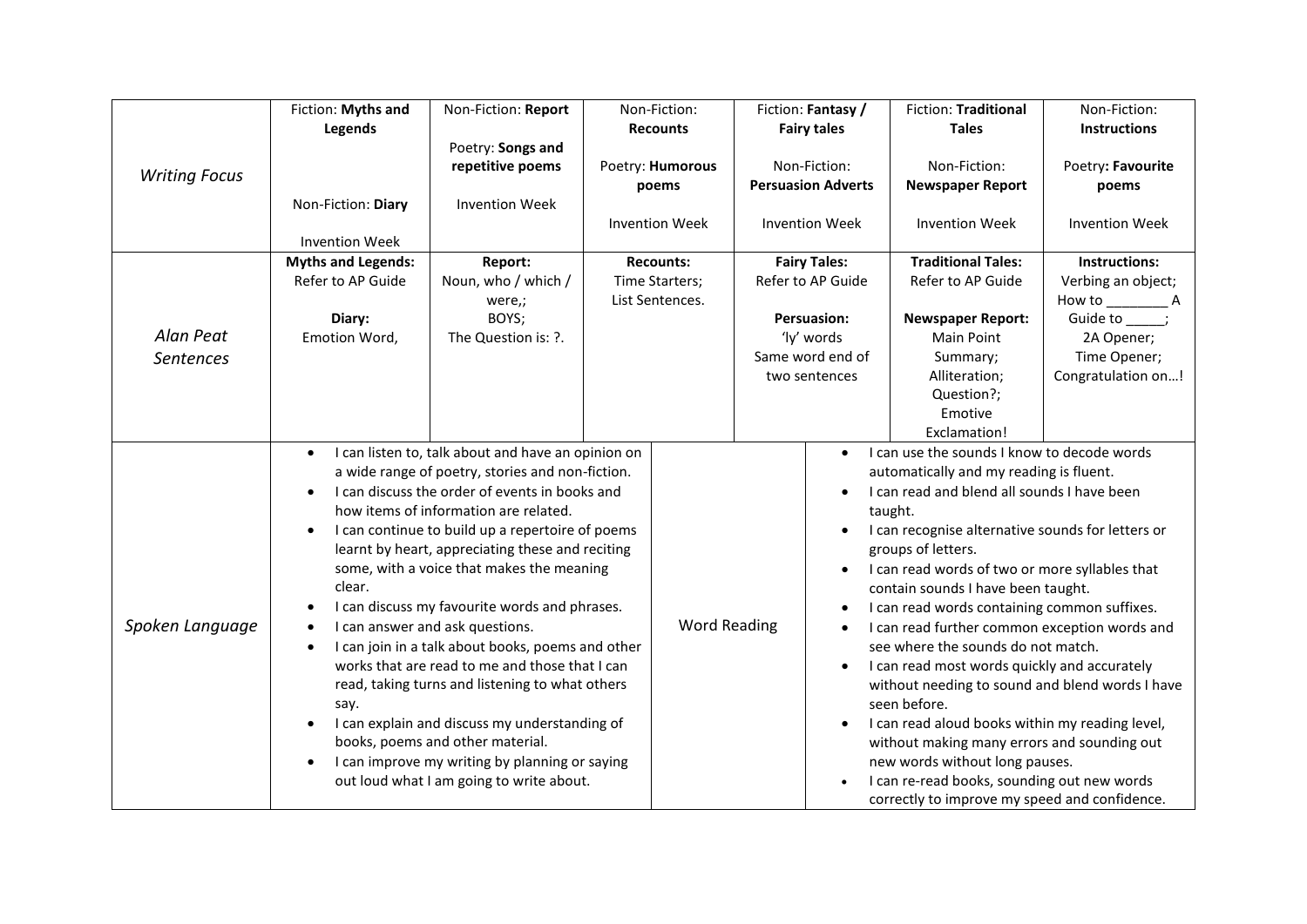| Writing -<br>Composition                                 | I can write about things I have done and things that others have done.<br>$\bullet$<br>I can write a long piece of text about a real event in one go.<br>$\bullet$<br>I can write poetry.<br>I can write for different purposes, writing long and short pieces of work.<br>I can plan my writing by writing down my ideas or talking about them.<br>I can plan my writing by writing down ideas and/or key words and new vocabulary.<br>I can plan my writing by writing down my ideas or talking about them for each sentence.<br>I can change my writing and make corrections after I have spoken to a teacher or another child about it.<br>$\bullet$<br>I can check my work by reading it through to make sure it makes sense and that I have used the right verbs to indicate time.<br>$\bullet$<br>I can proof-read my work and check for spelling, punctuation and grammar errors.                                                                                                                                                                                                                                                                                                                                                                                                                                                                                        |                                                    |                                                 |                                                                                                |                                            |                                      |  |  |
|----------------------------------------------------------|----------------------------------------------------------------------------------------------------------------------------------------------------------------------------------------------------------------------------------------------------------------------------------------------------------------------------------------------------------------------------------------------------------------------------------------------------------------------------------------------------------------------------------------------------------------------------------------------------------------------------------------------------------------------------------------------------------------------------------------------------------------------------------------------------------------------------------------------------------------------------------------------------------------------------------------------------------------------------------------------------------------------------------------------------------------------------------------------------------------------------------------------------------------------------------------------------------------------------------------------------------------------------------------------------------------------------------------------------------------------------------|----------------------------------------------------|-------------------------------------------------|------------------------------------------------------------------------------------------------|--------------------------------------------|--------------------------------------|--|--|
|                                                          | $\bullet$                                                                                                                                                                                                                                                                                                                                                                                                                                                                                                                                                                                                                                                                                                                                                                                                                                                                                                                                                                                                                                                                                                                                                                                                                                                                                                                                                                        |                                                    |                                                 | I can read my work aloud with confidence using the tone of my voice to make the meaning clear. |                                            |                                      |  |  |
| Writing $-$<br>Vocabulary,<br>Grammar and<br>Punctuation | I can make new words by adding -ness and -er at the end of a word. I can make new words by putting two words together e.g.<br>$\bullet$<br>whiteboard, superman.<br>I can make new words by adding -ful, -less to the end of a word e.g. helpful, helpless.<br>$\bullet$<br>I can add these letter groups to the end of words: -er, -est, -ly e.g. smoother, smoothest, smoothly.<br>$\bullet$<br>I can use these words in my writing: when, if, that, because, and, or, but.<br>$\bullet$<br>I can use description in my writing e.g. the blue butterfly, plain flour, the man in the moon.<br>I can tell if a sentence is a question, command, exclamation or a statement.<br>I can use the correct tense in my writing.<br>I can use the correct verb form to indicate actions in progress in the present time or in the past e.g. she is drumming, he was shouting.<br>I can use capital letters, full stops, question marks and exclamation marks to show where sentences start and end.<br>I can use commas when I am writing a list.<br>$\bullet$<br>I can use apostrophes. I can use them to show where letters are missing and to show possession e.g. the girl's hat.<br>I can explain what these words mean: noun, noun phrase, statement, question, exclamation, command, compound, suffix, adjective,<br>adverb, verb, tense (past, present), apostrophe and comma. |                                                    |                                                 |                                                                                                |                                            |                                      |  |  |
|                                                          | · Sounds 'n' spelt 'kn,                                                                                                                                                                                                                                                                                                                                                                                                                                                                                                                                                                                                                                                                                                                                                                                                                                                                                                                                                                                                                                                                                                                                                                                                                                                                                                                                                          | · Sounds 'l' spelt '-le'                           | • Adding '-ed', '-er'<br>and '-est' to a word   | • Sound 'u' spelt with<br>$^{\prime}$ 0 $^{\prime}$                                            | · Suffixes '-ment', '-<br>ness' and '-ful' | • Homophones and                     |  |  |
|                                                          | 'gn'<br>· Sounds 'r' spelt 'wr'                                                                                                                                                                                                                                                                                                                                                                                                                                                                                                                                                                                                                                                                                                                                                                                                                                                                                                                                                                                                                                                                                                                                                                                                                                                                                                                                                  | · Sound 'l' spelt '-el'<br>· Sound 'l' spelt '-il' | ending with '-y'                                | • Sound 'ee' spelt '-                                                                          | • Suffixes '-less' and '-                  | near homophones<br>• Homophones and  |  |  |
|                                                          | · Sounds 's' spelt 'c'                                                                                                                                                                                                                                                                                                                                                                                                                                                                                                                                                                                                                                                                                                                                                                                                                                                                                                                                                                                                                                                                                                                                                                                                                                                                                                                                                           | and '-al'                                          | • Adding '-ing' to a                            | ey'                                                                                            | ly                                         | near homophones                      |  |  |
|                                                          | before e, i and y                                                                                                                                                                                                                                                                                                                                                                                                                                                                                                                                                                                                                                                                                                                                                                                                                                                                                                                                                                                                                                                                                                                                                                                                                                                                                                                                                                | · Sound 'igh' spelt '-y'                           | word ending in '-y'                             | • The 'o' sound spelt                                                                          | • Ending in '-tion'                        | • Homophones and                     |  |  |
| Spelling                                                 | · Sounds 'j' spelt '-                                                                                                                                                                                                                                                                                                                                                                                                                                                                                                                                                                                                                                                                                                                                                                                                                                                                                                                                                                                                                                                                                                                                                                                                                                                                                                                                                            | • Adding '-ies' to                                 | • Adding '-ing', '-ed', '-                      | with 'a' after 'w' and                                                                         | • Contractions                             | near homophones                      |  |  |
|                                                          | dge' and '-ge'                                                                                                                                                                                                                                                                                                                                                                                                                                                                                                                                                                                                                                                                                                                                                                                                                                                                                                                                                                                                                                                                                                                                                                                                                                                                                                                                                                   | nouns and verbs                                    | er', '-est' and '-y' to<br>words ending in '-e' | 'qu'<br>• The stressed 'er'                                                                    | • Possessive                               | conjunctions<br>• Months of the year |  |  |
|                                                          | · Sounds 'j' spelt with<br>g before e, i, y                                                                                                                                                                                                                                                                                                                                                                                                                                                                                                                                                                                                                                                                                                                                                                                                                                                                                                                                                                                                                                                                                                                                                                                                                                                                                                                                      | ending in '-y'<br>• Common Exception               | • Adding '-ing', '-ed', '-                      | spelt with 'or' after                                                                          | apostrophe<br>• Common Exception           | / time                               |  |  |
|                                                          | • Common Exception                                                                                                                                                                                                                                                                                                                                                                                                                                                                                                                                                                                                                                                                                                                                                                                                                                                                                                                                                                                                                                                                                                                                                                                                                                                                                                                                                               | Words                                              | er', '-est' and '-y' to                         | 'w' and the sound                                                                              | Words                                      | • Months of the year                 |  |  |
|                                                          | Words                                                                                                                                                                                                                                                                                                                                                                                                                                                                                                                                                                                                                                                                                                                                                                                                                                                                                                                                                                                                                                                                                                                                                                                                                                                                                                                                                                            |                                                    | words of one syllable                           |                                                                                                |                                            | / time                               |  |  |